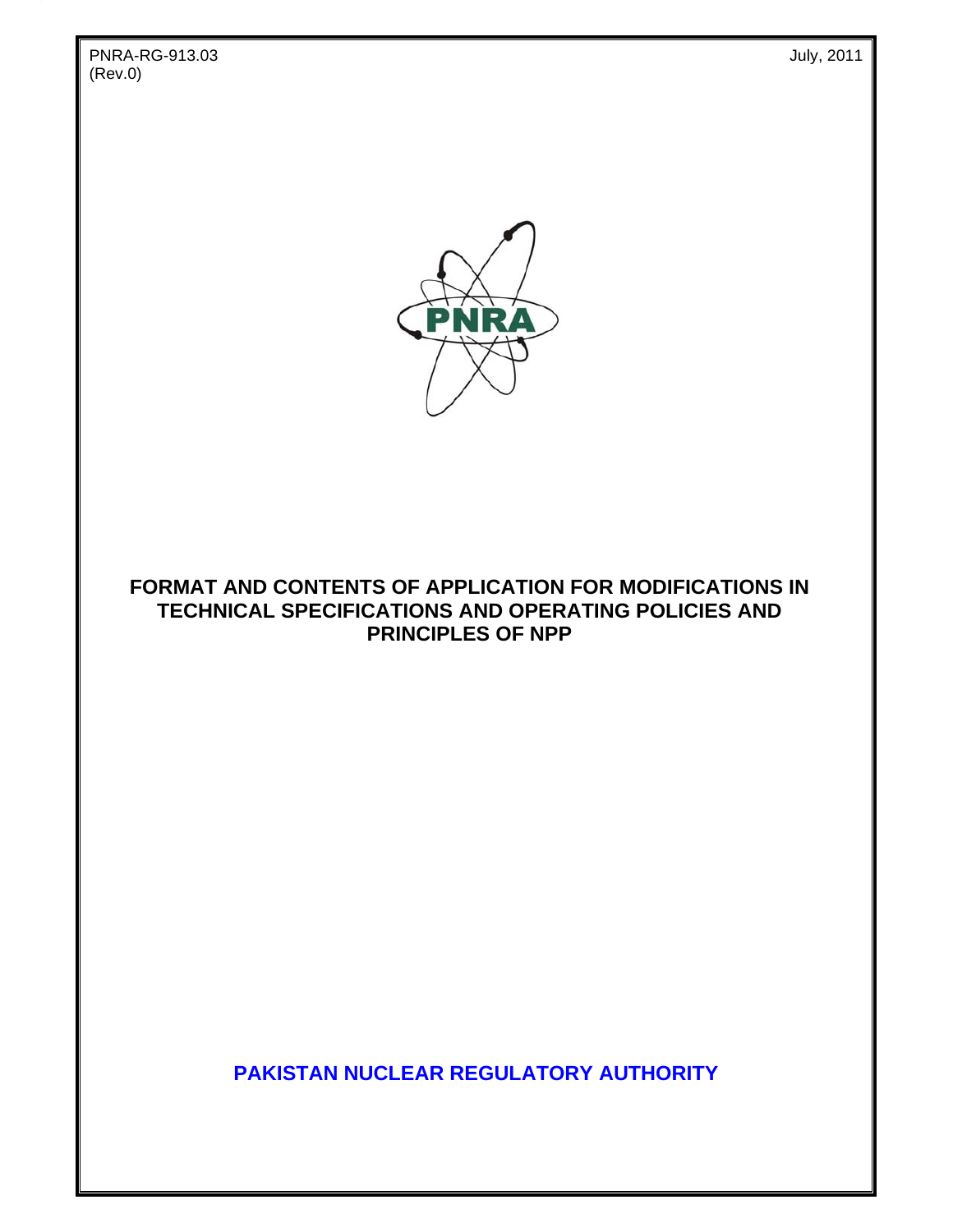## FORMAT AND CONTENTS OF APPLICATION FOR MODIFICATIONS IN **TECHNICAL SPECIFICATIONS AND OPERATING POLICIES AND PRINCIPLES OF NPP**

## **ABSTRACT**

The guide provides guidance to the licensees of nuclear power plants on format and contents of safety cases submitted for pursuing modifications in technical specification and operating policies and principles of nuclear power plants.

AE NSD

aull

 $4 \text{Area}$ 

Contributors to Drafting and Review:-

Prepared by:

Mr. Majid Akhtar Qureshi

Mr. Asad Mehmood Akhtar AE NSD

Reviewed by: Director NSD

Director PPD

DG (Corporate)

Approved by:

Member (Corporate) for for. If fall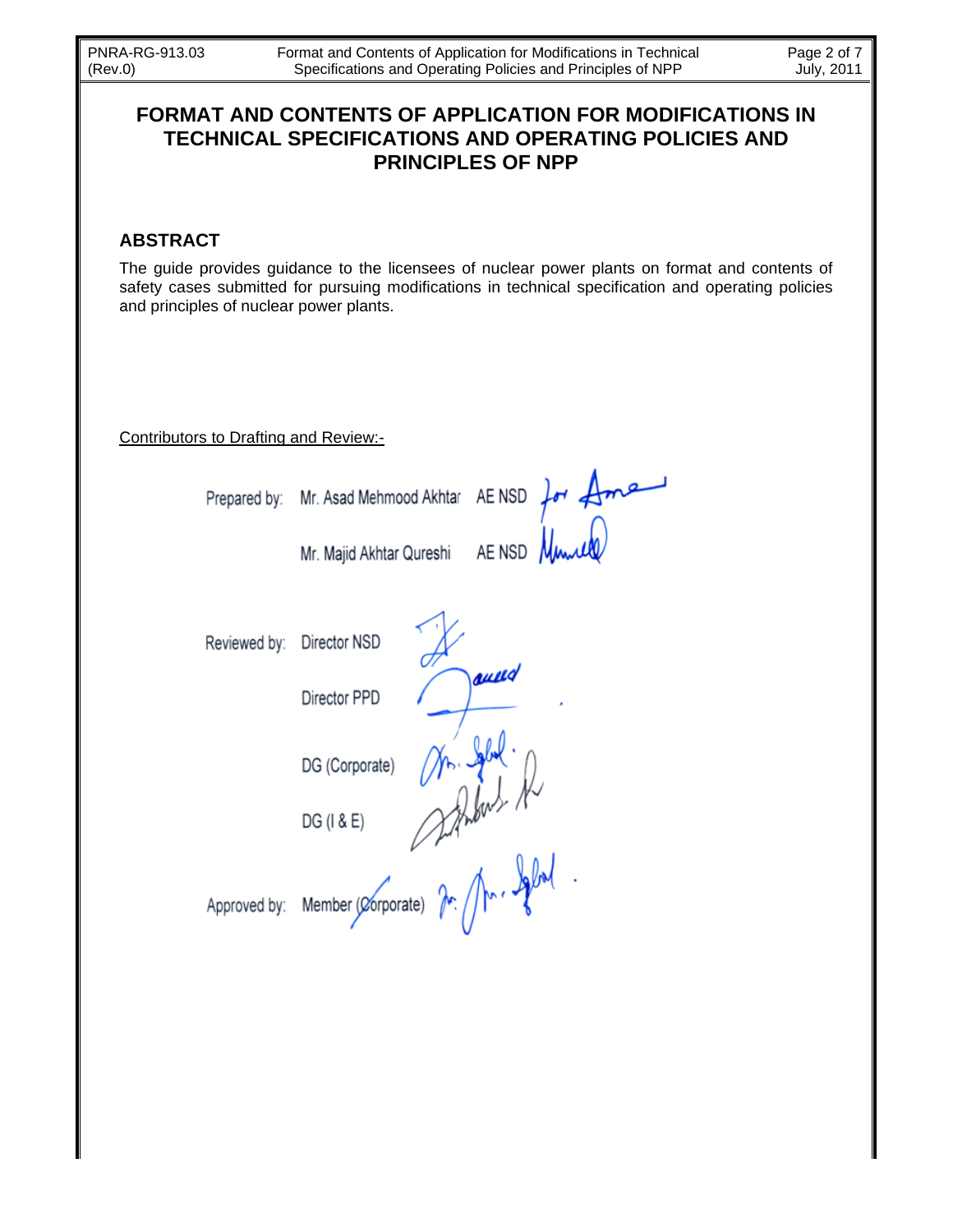# **TABLE OF CONTENTS**

| 1.               |                                                            |  |
|------------------|------------------------------------------------------------|--|
| 2.               |                                                            |  |
| 3.               |                                                            |  |
| $\overline{4}$ . | CONTENTS OF MODIFICATION DOCUMENT SUBMITTED BY LICENSEES 4 |  |
| 4.1              |                                                            |  |
| 4.2              |                                                            |  |
| 4.3              |                                                            |  |
| 4.4              |                                                            |  |
|                  |                                                            |  |
|                  |                                                            |  |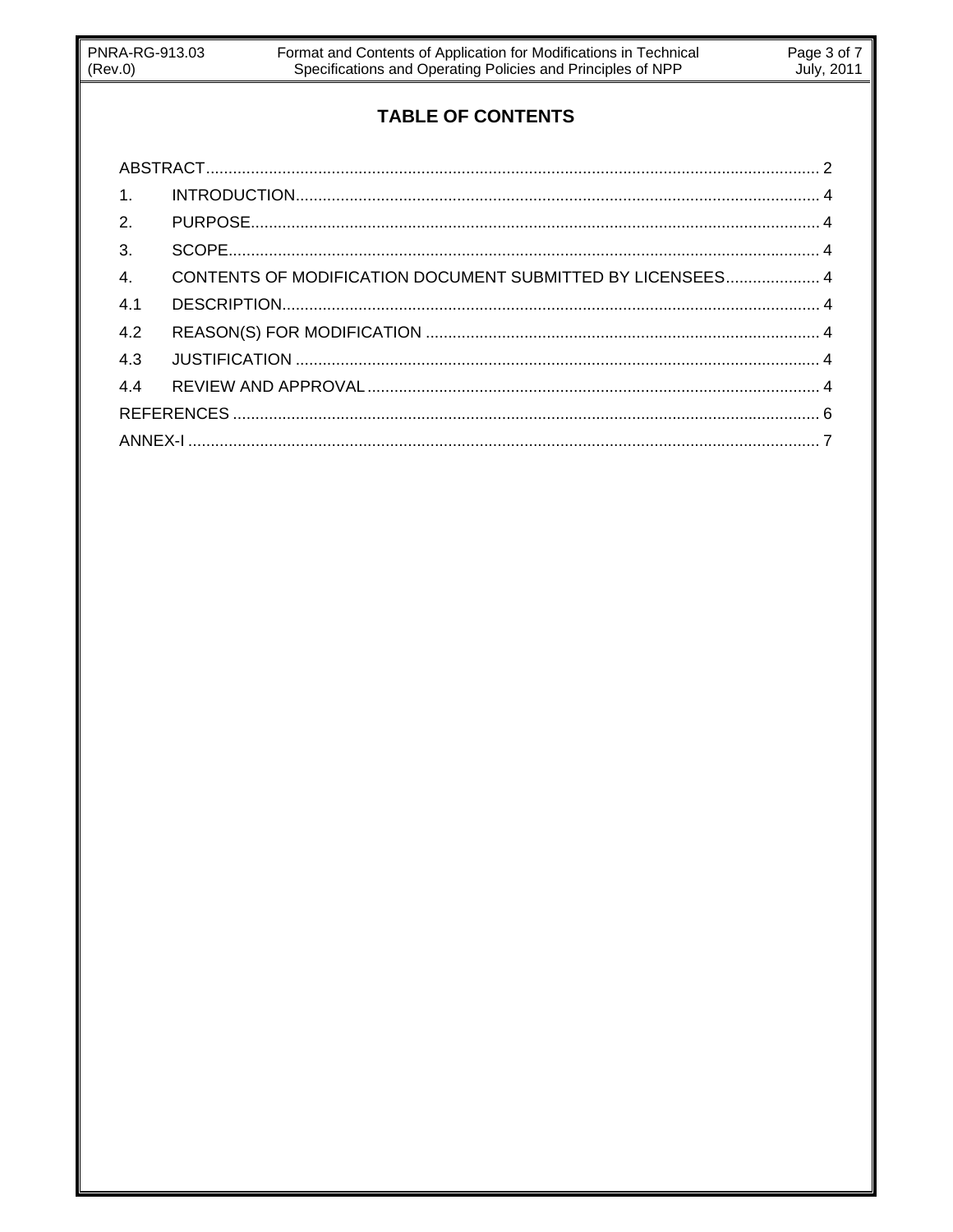#### **1. INTRODUCTION**

 The operating licence issued to nuclear power plant requires the licensee to obtain prior approval of PNRA for any modification in the approved Plant Technical Specifications and Operating Policies and Principles (OPP) of nuclear power plants [3].

Accordingly, the licensees submit their safety cases for modifications in Technical Specifications, Operating Policies and Principles as required by PAK/913 (Section 23) from time to time for PNRA approval. This regulatory guide provides information on the format and content on such safety cases. Use of this guide will ensure completeness of information and will, therefore, shorten the duration of review.

#### **2. PURPOSE**

This guide is intended to facilitate the regulatory review process of modifications in Technical Specifications and OPP and avoid unnecessary delays in making correspondences with the licensees for obtaining required information.

#### **3. SCOPE**

The guide contains guidance for the Licensee on the format and contents of the application for modification in Technical Specifications and OPP of nuclear power plants.

#### **4. CONTENTS OF MODIFICATION DOCUMENT SUBMITTED BY LICENSEES**

#### **4.1 Description**

Description of proposed modification in the technical specification/operating policies and principles should be provided with the modification request along with the description of original modification and its basis. Description should be in line with regulatory requirements.

#### **4.2 Reason(s) for Modification**

Reasons for carrying out modifications to technical specifications/OPP should be clearly described. The reasons may include:

- 1) Maintaining or strengthening existing safety provisions.
- 2) Recovering from plant faults.
- 3) Reducing the radiation exposure of personnel.
- 4) Extending the design life of the plant.
- 5) Compensatory measures.
- 6) Feedback of Operational Experience
- 7) Technical Improvements
- 8) New Regulatory Requirements

#### **4.3 Justification**

Appropriate justification including the following information, should be provided:

- 1) Impact on design
- 2) Impact on safety
- 3) Impact on other operating NPPs and environment

 Furthermore, necessary analysis should also be submitted for each modification and this should be assessed before the modification is submitted to PNRA.

#### **4.4 Review and Approval**

 The proposed technical specification should undergo licensee's process of review, verification and approval [2]. The review should be made by those which are not directly involved in preparing the modification. Moreover, the licensee should provide a certificate that the modification will not affect/degrade the safety of the plant (sample attached at Annexure-I).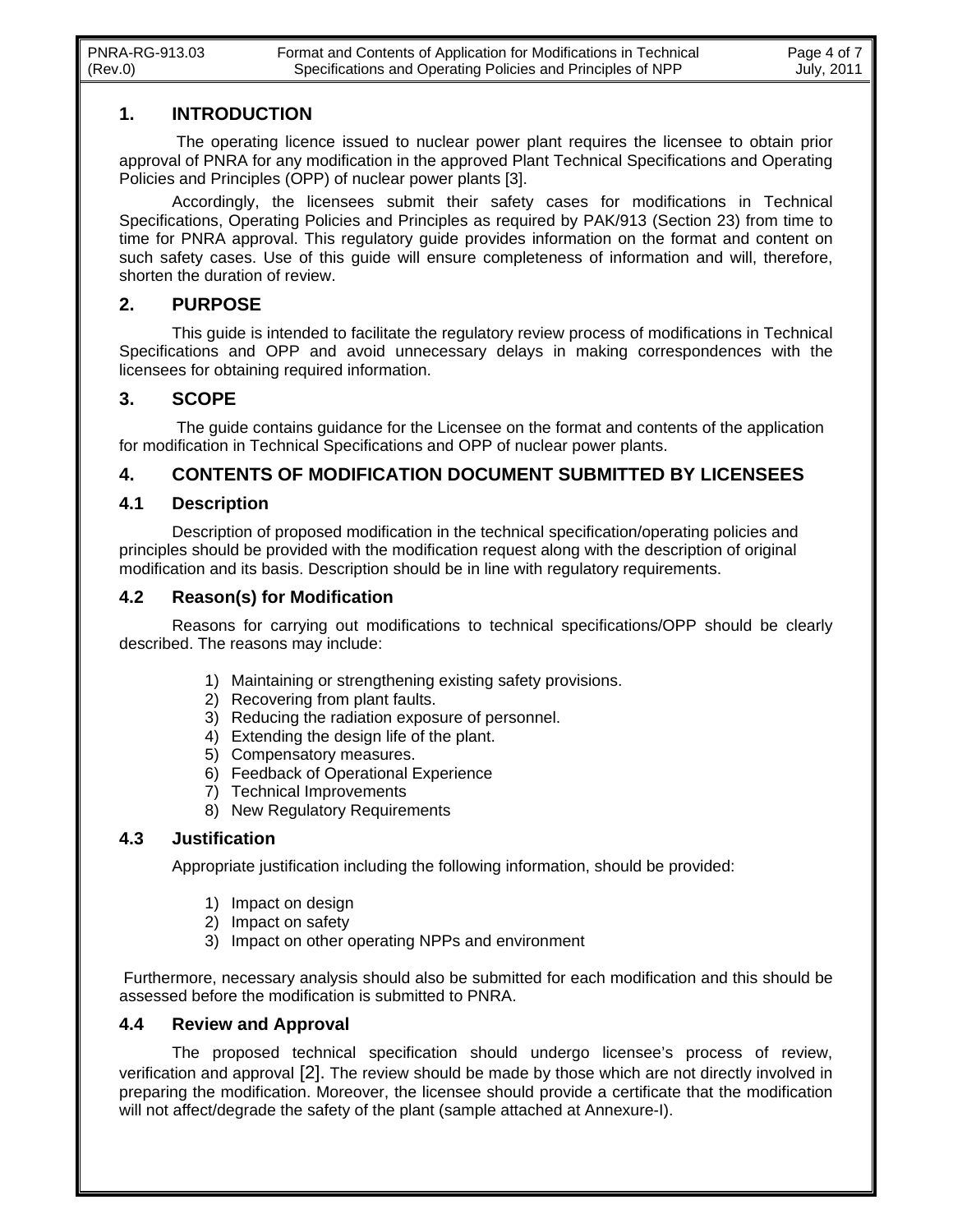#### **4.5 Reference of Codes and Standards**

Applicable Codes and standards used in the modification should be mentioned.

### **4.6 Any other relevant information**

The licensee may submit any other relevant information along with the modification request to support its safety case.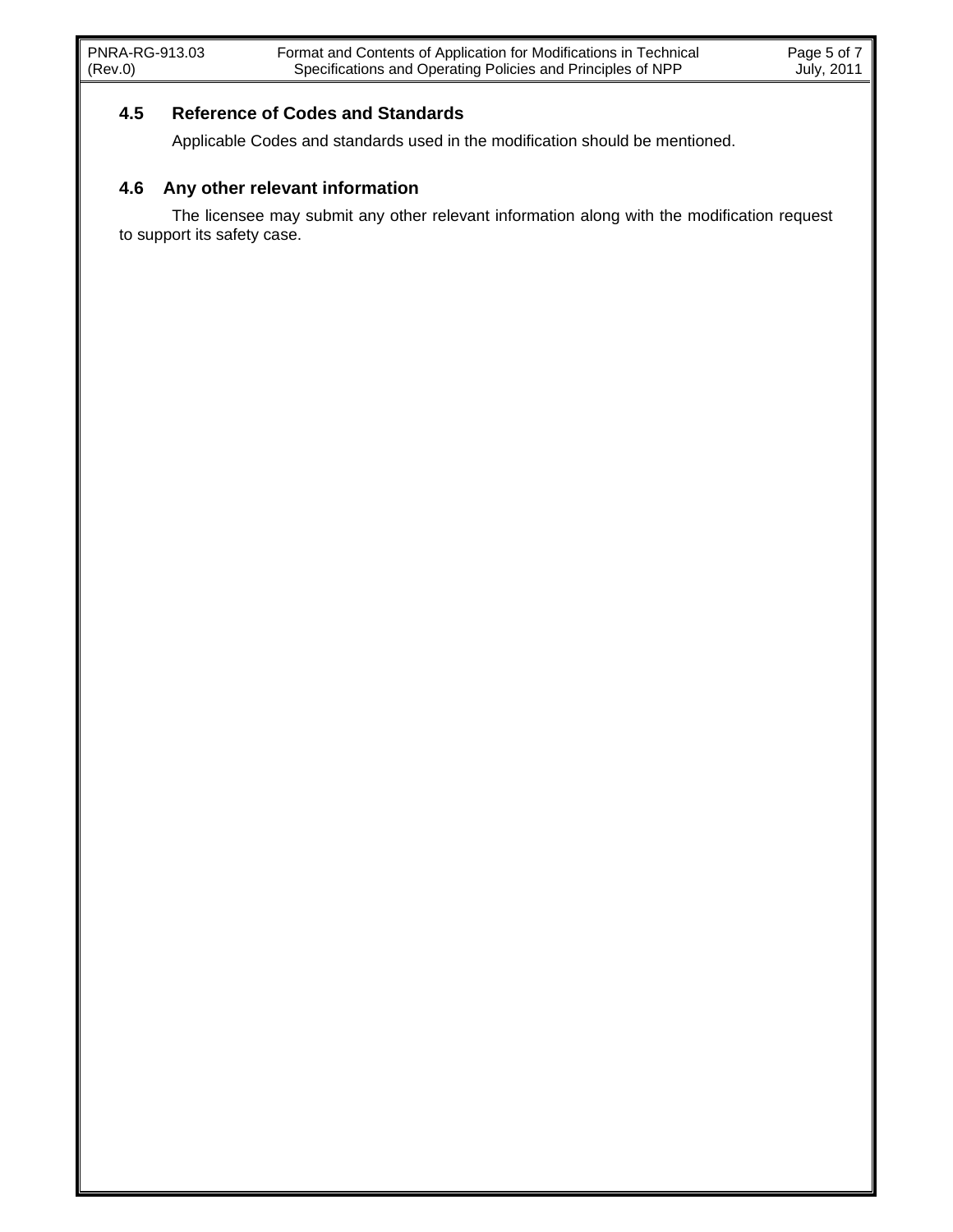- 1) Pakistan Nuclear Regulatory Authority, Regulations on Safety of Nuclear Power Plants Operation PAK/913 (2004).
- 2) IAEA Safety Guide NS-G-1.2, Safety Assessment and Verification for Nuclear Power Plants.
- 3) IAEA Safety Guide NS-G-2.2, Operational Limits and Conditions and Operating Procedures for Nuclear Power Plants.